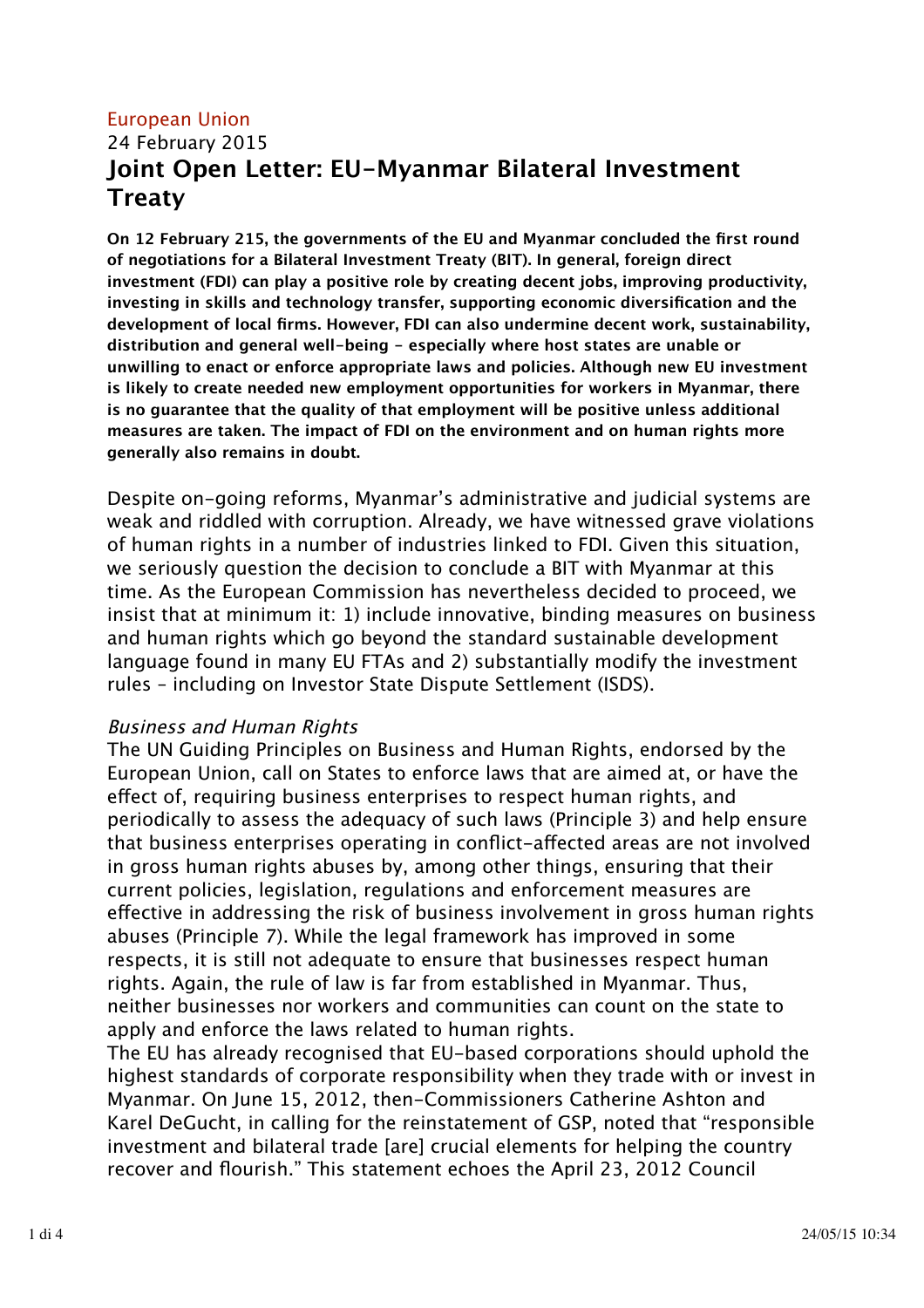statement that future trade and investment activity by European businesses in Burma/Myanmar should "promot[e] the practice of the highest standards of integrity and corporate social responsibility", referring specifically to the OECD Guidelines for Multinational Enterprises, the UN Guiding Principles on Business and Human Rights and the EU's CSR strategy for 2011-2014. To date, however, the EU has yet to give practical efect to these important statements. A 2013 resolution of the European Parliament did signal that businesses operating in Myanmar should be bound to high standards, conduct due diligence and disclose supply chains.

At present, EU corporations are merely subject to voluntary/non-binding initiatives, such as the OECD Guidelines for Multinational Enterprises, the UN Guiding Principles on Business and Human Rights and the UN Global Compact. Such initiatives, while important, are insufficient. The EU must take note of the initiative taken by the United States and set forth binding commitments on due diligence. However, the EU must go beyond the US approach and require companies to: 1) have a comprehensive human rights due diligence policy and undertake a thorough and credible due diligence process, assessing any actual or potential adverse impacts associated with that trade or investment, including business relationships, and publish that assessment on a centralized website prior to establishing the investment; 2) where actual or potential adverse impacts are identified, an action plan to remediate or to prevent those impacts within a reasonable time, which must be published with the impact assessment; 3) as due diligence is an on-going process, to publish reports similarly; and 4) to disclose its supply chains in Myanmar. Such processes should involve adequate and meaningful participation of those likely to be afected by the business activities and/or business relationships. Those obligations must accompany any BIT with Myanmar. Those MNEs that do not comply should not be able to make use of the benefits of the BIT. At all stages, MNEs investing in or operating in Myanmar must accept the need to work openly and cooperatively with civil society representatives, including human rights defenders.

Additionally, the EU should take on-going, affirmative measures to encourage EU MNEs doing business with Burma to respect human rights in Myanmar and, whenever possible, to use – individually or collectively – their leverage to promote respect for human rights. The EU should, for example, hold a conference in 2015 convening major EU MNEs and civil society representatives from the EU and Myanmar to discuss efective implementation of the UN Guiding Principles on Business and Human Rights and the OECD Guidelines for Multinational Enterprises, and in particular human rights issues that may arise in the course of investment in Myanmar, with recommendations for avoiding or remediating those impacts.

#### Investment Rules

Investor protections under investment treaties have been used in the past to hinder host states' ability to regulate, as recognized in the UN Guiding Principles on Business and Human Rights in its Commentary 9. Further, these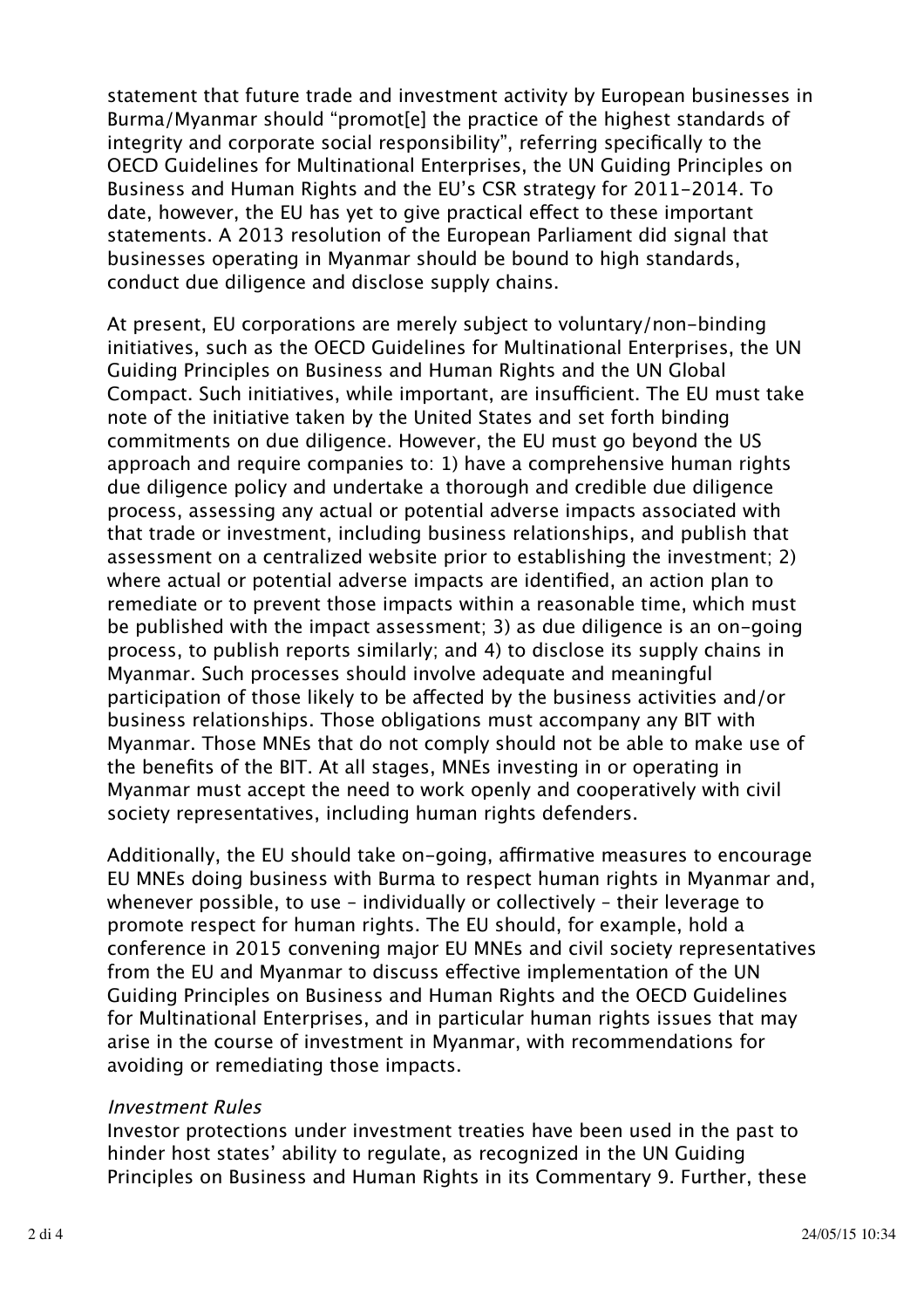agreements often contain ISDS clauses, a specific type of dispute settlement in investment treaties which allows the investor, i.e. the foreign corporation, to bypass national courts to sue a government in an international arbitral tribunal. Some investors have claimed outrageous sums of money, including not only for alleged actual losses but for loss of anticipated future profits. These tribunals are often populated by the same investment lawyers who also represent clients before these tribunals and thus have an incentive to create a generous legal environment for investors. Arbitrators have also been criticised for their lack of knowledge of applicable international human rights law. The proceedings are not transparent and those defending the public interest, namely civil society organizations, have great difficulty in intervening in these processes. The decisions of these arbitrations are final and binding. We feel strongly that countries must retain the ability to meet important public policy objectives in line with international human rights obligations, including labour rights, environmental protection, the provision of public goods (health, education and social security) as well as the development of coherent industrial policies. Investment provisions can do just the opposite, allowing foreign investors (or in some cases subsidiaries of domestic firms) to challenge existing or even proposed regulations as a violation of their rights. Moreover, ISDS tribunals tend to completely disregard relevant human rights law in reaching their decisions.

In the absence of strong provisions to address efectively human rights concerns, and in light of the expansive rights granted to investors, such treaties create grave threats. These concerns are elevated in a country like Myanmar where human rights are still routinely violated. Further, we note that the impact assessment for the EU-Myanmar BIT failed to assess the impact of the ISDS on human rights. The assessment clearly lacks any scientific rigour, a fact noted by the Court of Auditors as to previous impact assessments prepared by the European Commission. A proper impact assessment should therefore be undertaken before proceeding any further.

The EU is legally bound to include safeguards to ensure respect for human rights, including respect for these norms in international investment disputes; otherwise, the EU fails to uphold its legal obligations. Finally, pursuant to decisions of the Court of Justice of the European Union, we note that the details of the clauses negotiated in the EU-Myanmar BIT aiming to ensure the respect of Art 21 of the TUE and EU Charter of Fundamental Rights must be provided to civil society in order to comply with its transparency requirements.

#### Sincerely

International Trade Union Confederation (ITUC) European Trade Union Confederation (ETUC) International Federation for Human Rights (FIDH) Earthrights International Burma Campaign UK